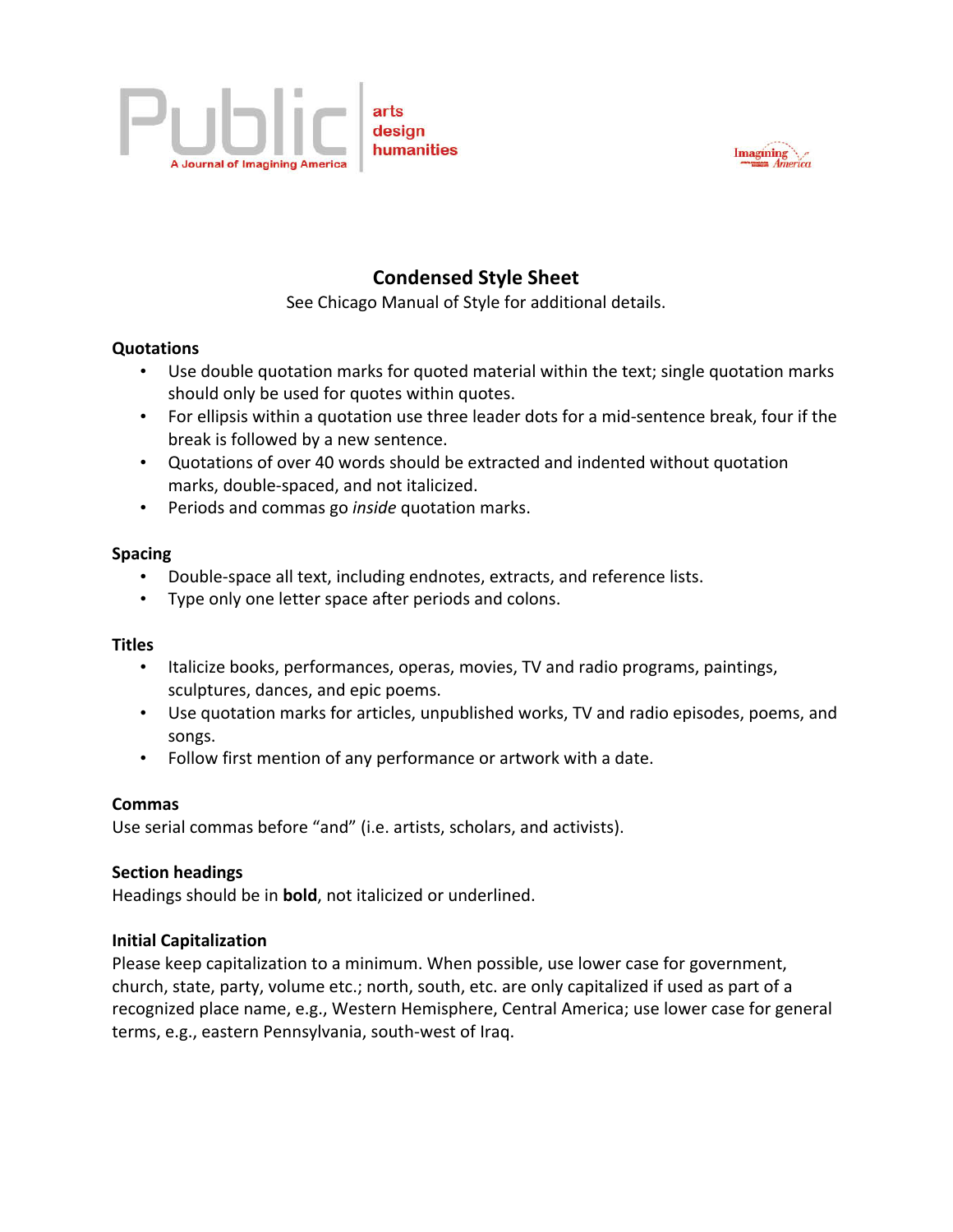



# **Dates**

- For dates list as day month year, without commas (27 November 2012)
- Spell out months: November 1965.
- Use the following format for decades: in the 1940s; the '90s; 21st century.

#### **Numbers**

Spell out numbers from one to ten. Use numerals for numbers 11 and higher.

# **Ellipses**

Bracket ellipses that indicate the author's or editor's deletion: [...]

# **Dashes**

Use m-dashes  $(-)$  [shift + option + dash] for parenthetical thoughts, n-dashes  $(-)$  [option + dash] for ranges (e.g., working 9-5, from 1968–1972), and hyphens for prefixes (ex-president, anti-Darwinian, etc.) or clarifying compound expressions (punch-drunk, weight-carrying, etc.). All hyphens and dashes should be without spaces (between the hyphen and the word).

# **Gender**

Avoid the generic use of male nouns and pronouns when referring to both sexes; also avoid use of the feminine article in reference to ships, countries, etc.: France, *its* people.

#### **Interviews**:

Use the last name of the speaker in all caps followed by a colon: FORD: I said.

# **Non-English Words and Proper Names**

- Italicize non-English words on first use only.
- For non-English language productions, give the title of the production first, then parenthetically in English.